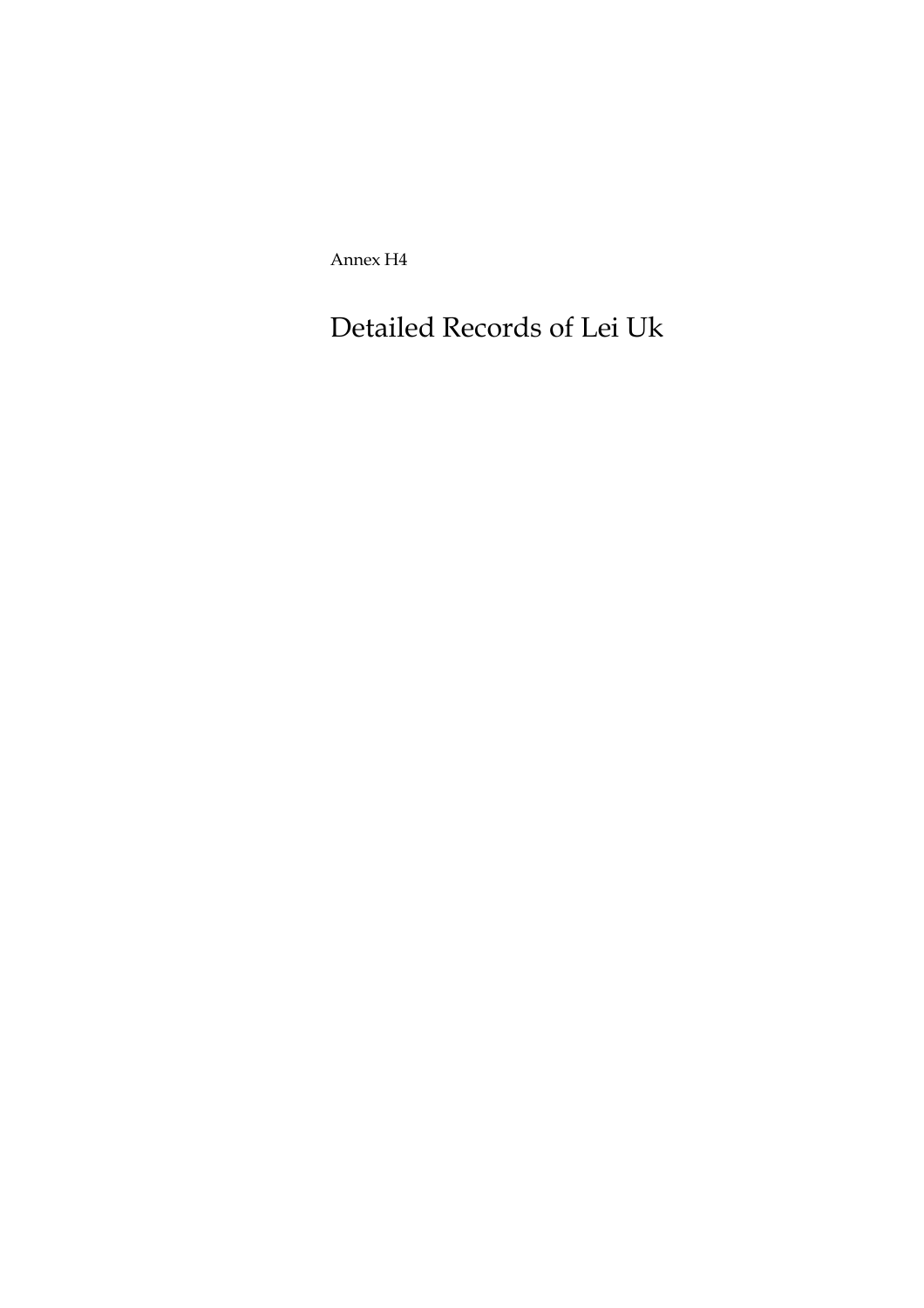## *Overview of Lei Uk*

## *Historical Appraisal (1)*

Sha Lo Tung Lei Uk (沙螺洞李屋) is in the upland valley among the hills of Sha Lo Tung south-west of Pat Sin Range (八仙嶺), Tai Po. Formerly known as Lo Wai (老圍), it is also called Lei Uk as it was occupied by the Leis (李氏) who came to the area which had been occupied by the Cheungs (張氏) some 300 years ago. With the increase of village population, the Cheungs moved westward and established their own village then called Cheung Uk (張屋, Village of the Cheungs). The old village was called Lei Uk, Village of the Leis. Both the Leis and Cheungs were Hakkas and the former came from Guishan (歸善, now known as Waizhou 惠州) of Guangdong (廣東) province. Lei Tszching (李子禎, 1656-1728), the 15th generation ancestor settled first in Wai Ha (圍下) village of Shuen Wan (船灣) in 1689 and his son Wai-yan (維仁, 1684- 1770) married a girl of the Cheungs in the then Lo Wai. He later moved uphill and settled in the village becoming the first generation ancestor of the Leis in Sha Lo Tung. The present Lei Uk village is two separate irregular-shaped rows of village houses on the western foots of two slopes. The entire village is deserted with the villagers moving out to the city areas or overseas when the agricultural activities dropped. The first row to the east has most of the houses long fallen into ruin whilst the west row has been deteriorating.

## *General Architectural Appraisal*

The two rows of Hakka (客家) village houses are single-storey buildings of one-hall Qing (清) vernacular design. They were connected together in three rows, the longest being in the west known as Ma Tseuk Ha (麻竹下). The other two are in the east row known as Lo Wai (老圍). An ancestral hall was in the latter row. The village houses are constructed of green or mud bricks or a mix of both with rubble having its walls supporting its pitched roofs of timber rafters, purlins and clay tiles. The houses were without courtyard and one or two pieces of glass was among the clay tiles on its roof for natural light. A stove was built inside the small house with living room on the ground floor and bedroom on its mezzanine floor. As the houses were relatively small, no columns and trusses were constructed. Timber board and joists were used to support its mezzanine floor. Decorations in the form of painting friezes and plastered mouldings are minimal with floral and bird motifs most of them faded away due to weathering.

There should be around 20 houses built in the village. However, there are only 3 sites recorded from the survey as many of the houses are ruined or totally covered with vegetation. Details of recorded sites are presented below.

<sup>(1)</sup> Historic Building Appraisal, Sha Lo Tung Lei Uk, information on line; available from http://www.lcsd.gov.hk/CE/Museum/Monument/form/Brief\_Information\_on\_proposed\_Grade\_III\_Items.pdf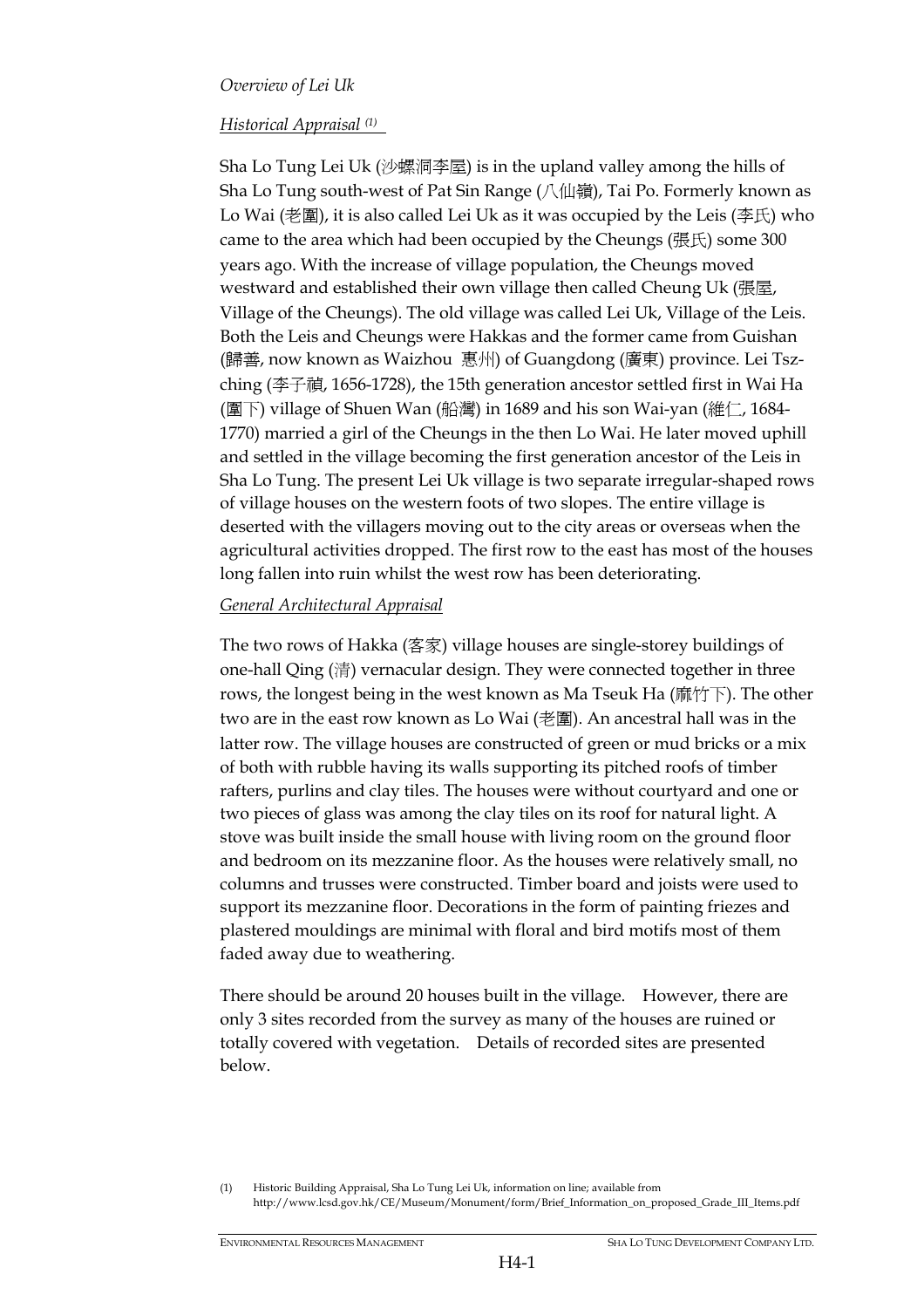| Site Code: GB2-01                                                                                                                                                              |           | Site Name: Ruins at the southwest area of Lei Uk                                  |  |  |
|--------------------------------------------------------------------------------------------------------------------------------------------------------------------------------|-----------|-----------------------------------------------------------------------------------|--|--|
| Southwest area of Lei Uk (see Plan 2 in Annex H2)<br>Full Address:                                                                                                             |           |                                                                                   |  |  |
| Orientation:<br>West                                                                                                                                                           | Category: | Built Structure (Residential House)                                               |  |  |
| Age of structure:<br>Early 19th century                                                                                                                                        |           |                                                                                   |  |  |
| Description of Surrounding Environment:                                                                                                                                        |           |                                                                                   |  |  |
| Two rows of village houses constructed at Lei Uk by a slope.                                                                                                                   |           |                                                                                   |  |  |
| Historical Appraisal:                                                                                                                                                          |           |                                                                                   |  |  |
| See historical appraisal above.                                                                                                                                                |           |                                                                                   |  |  |
|                                                                                                                                                                                |           | Associations with Historical/Cultural Events or Individuals: Lei and Cheung Clans |  |  |
| Inscriptions: Nil                                                                                                                                                              |           |                                                                                   |  |  |
| Architectural Appraisal:                                                                                                                                                       |           |                                                                                   |  |  |
| Single-storey rectangular layout village house<br>Layout: See architectural appraisal above.<br>with shared party walls.                                                       |           |                                                                                   |  |  |
| Construction Material:                                                                                                                                                         |           |                                                                                   |  |  |
| Pitched tile<br>Roof:                                                                                                                                                          |           | Iron bars fencing, metal framed<br>Windows:                                       |  |  |
| Walls: green or mud bricks or a mix of both<br>with rubble                                                                                                                     |           | Wooden<br>Doors:                                                                  |  |  |
| Decoration Features: Decorations in the form of painting friezes and plastered mouldings are<br>minimal with floral and bird motifs most of them faded away due to weathering. |           |                                                                                   |  |  |
| Interior: Not accessible/abandoned                                                                                                                                             |           |                                                                                   |  |  |
| Details of Architectural Features: See photographic records.                                                                                                                   |           |                                                                                   |  |  |
| Past and Present Uses:<br>They were residential houses and are currently ruined.                                                                                               |           |                                                                                   |  |  |
| Some of the buildings were modified by modern material.<br>Notes on Any Modifications:<br>Such as metal framed glass window.                                                   |           |                                                                                   |  |  |
| Existing Condition: Unroofed, ruined and mostly covered by vegetation and abandoned.                                                                                           |           |                                                                                   |  |  |
| Photographic Records:                                                                                                                                                          |           |                                                                                   |  |  |
|                                                                                                                                                                                |           |                                                                                   |  |  |
| General View                                                                                                                                                                   |           |                                                                                   |  |  |

ENVIRONMENTAL RESOURCES MANAGEMENT SHA LO TUNG DEVELOPMENT COMPANY LTD.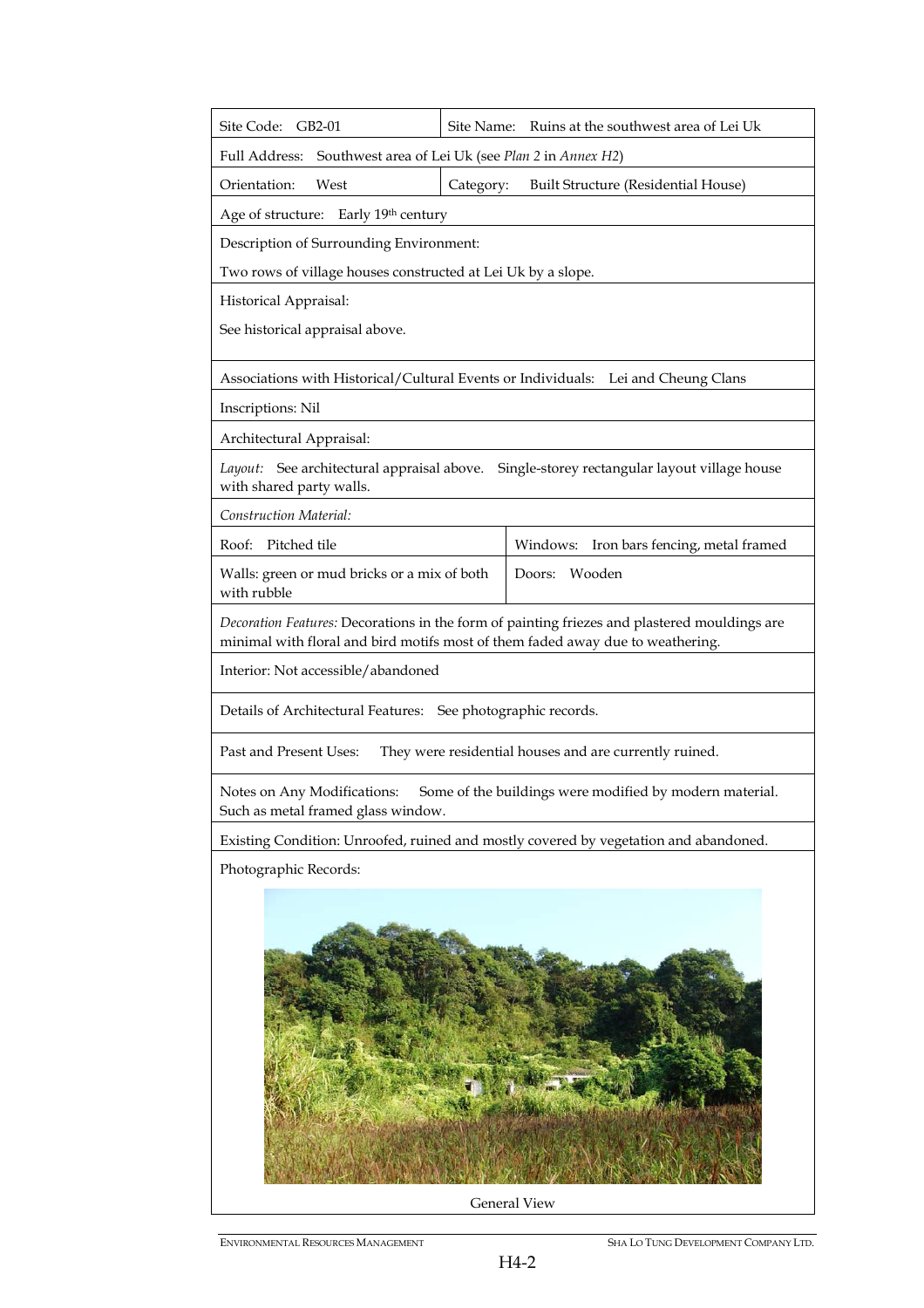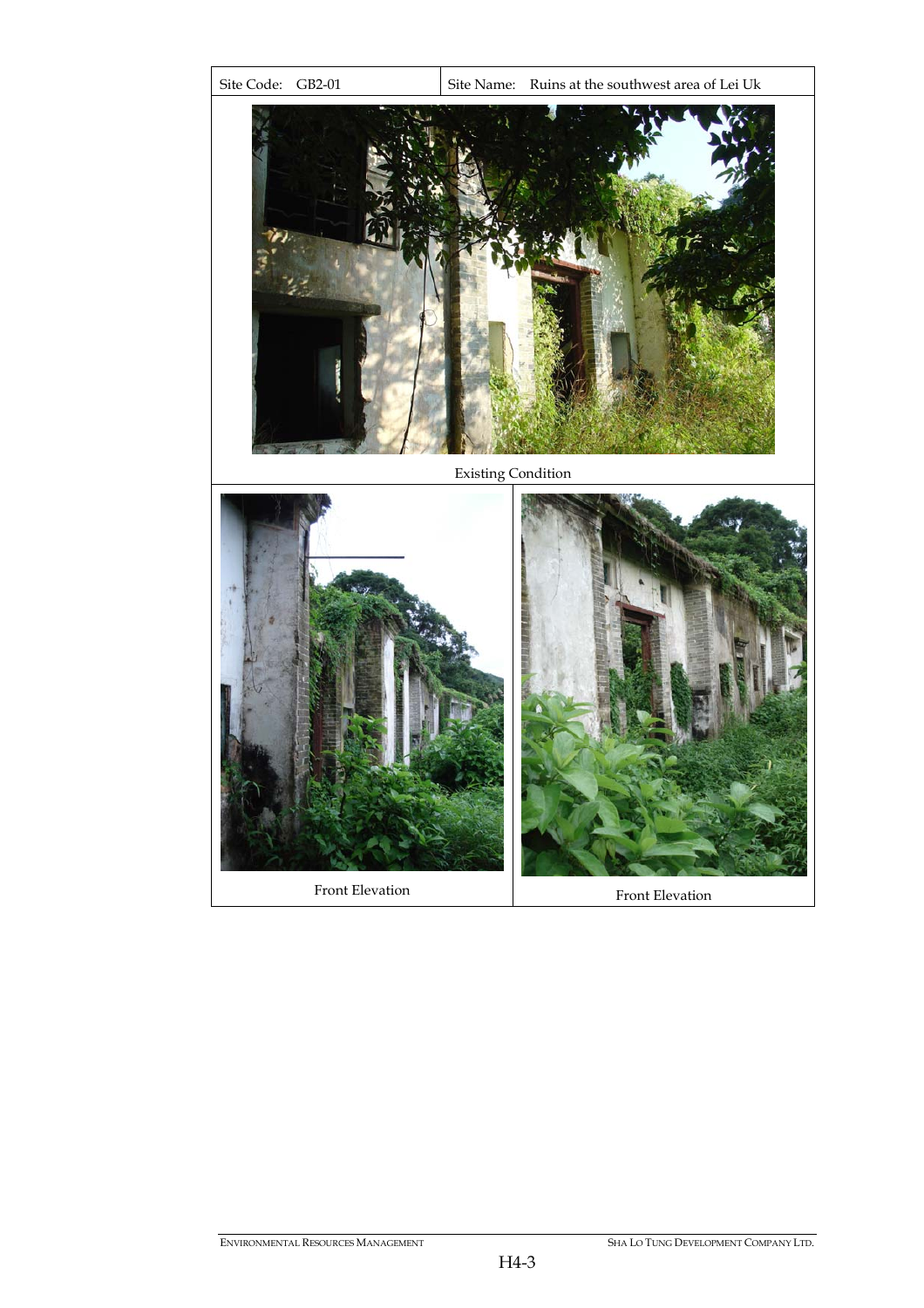

ENVIRONMENTAL RESOURCES MANAGEMENT SHA LO TUNG DEVELOPMENT COMPANY LTD.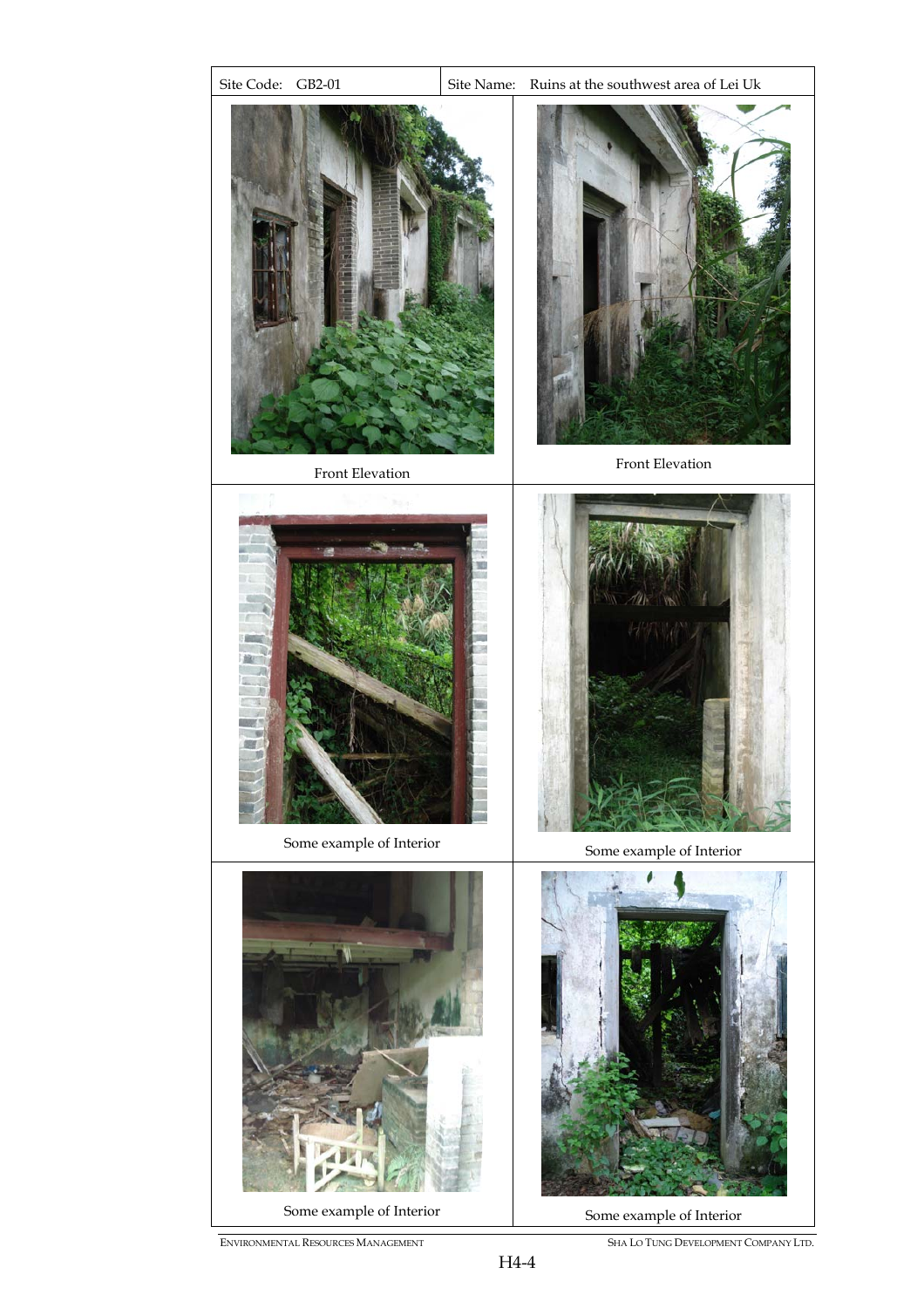| Site Code:<br>GB2-02                                                                |           | Site Name: Leis Ancestral Hall                                                    |  |  |
|-------------------------------------------------------------------------------------|-----------|-----------------------------------------------------------------------------------|--|--|
| Full Address: Northeast area of Lei Uk (Lo Wai) (see Plan 2 in Annex H2)            |           |                                                                                   |  |  |
| West<br>Orientation:                                                                | Category: | <b>Built Structure (Ancestral Hall)</b>                                           |  |  |
| Age of structure:<br>Early 19th century.                                            |           |                                                                                   |  |  |
| Description of Surrounding Environment:                                             |           |                                                                                   |  |  |
| Two rows of village houses constructed at Lei Uk by a slope                         |           |                                                                                   |  |  |
| Historical Appraisal:                                                               |           |                                                                                   |  |  |
| See historical appraisal above.                                                     |           |                                                                                   |  |  |
|                                                                                     |           | Associations with Historical/Cultural Events or Individuals: Lei and Cheung Clans |  |  |
| Inscriptions: See photographic record showing Lei Ancestral Hall in Chinese. (李氏家祠) |           |                                                                                   |  |  |
| Architectural Appraisal:                                                            |           |                                                                                   |  |  |
| Layout: See architectural appraisal above.                                          |           | Single-storey rectangular layout village house                                    |  |  |
| Construction Material:                                                              |           |                                                                                   |  |  |
| Pitched tile<br>Roof:                                                               |           | Windows: Nil                                                                      |  |  |
| Walls: Masonry and green bricks                                                     |           | Wooden<br>Doors:                                                                  |  |  |
| Decoration Features: Wall frieze painting fading away                               |           |                                                                                   |  |  |
| Interior: Not accessible                                                            |           |                                                                                   |  |  |
| Details of Architectural Features: See photographic records.                        |           |                                                                                   |  |  |
| Past and Present Uses:<br>It is used as the Leis ancestral hall.                    |           |                                                                                   |  |  |
| Nil.<br>Notes on Any Modifications:                                                 |           |                                                                                   |  |  |
| Existing Condition: Good.                                                           |           |                                                                                   |  |  |
| Photographic Records:                                                               |           |                                                                                   |  |  |
| <b>General View</b>                                                                 |           |                                                                                   |  |  |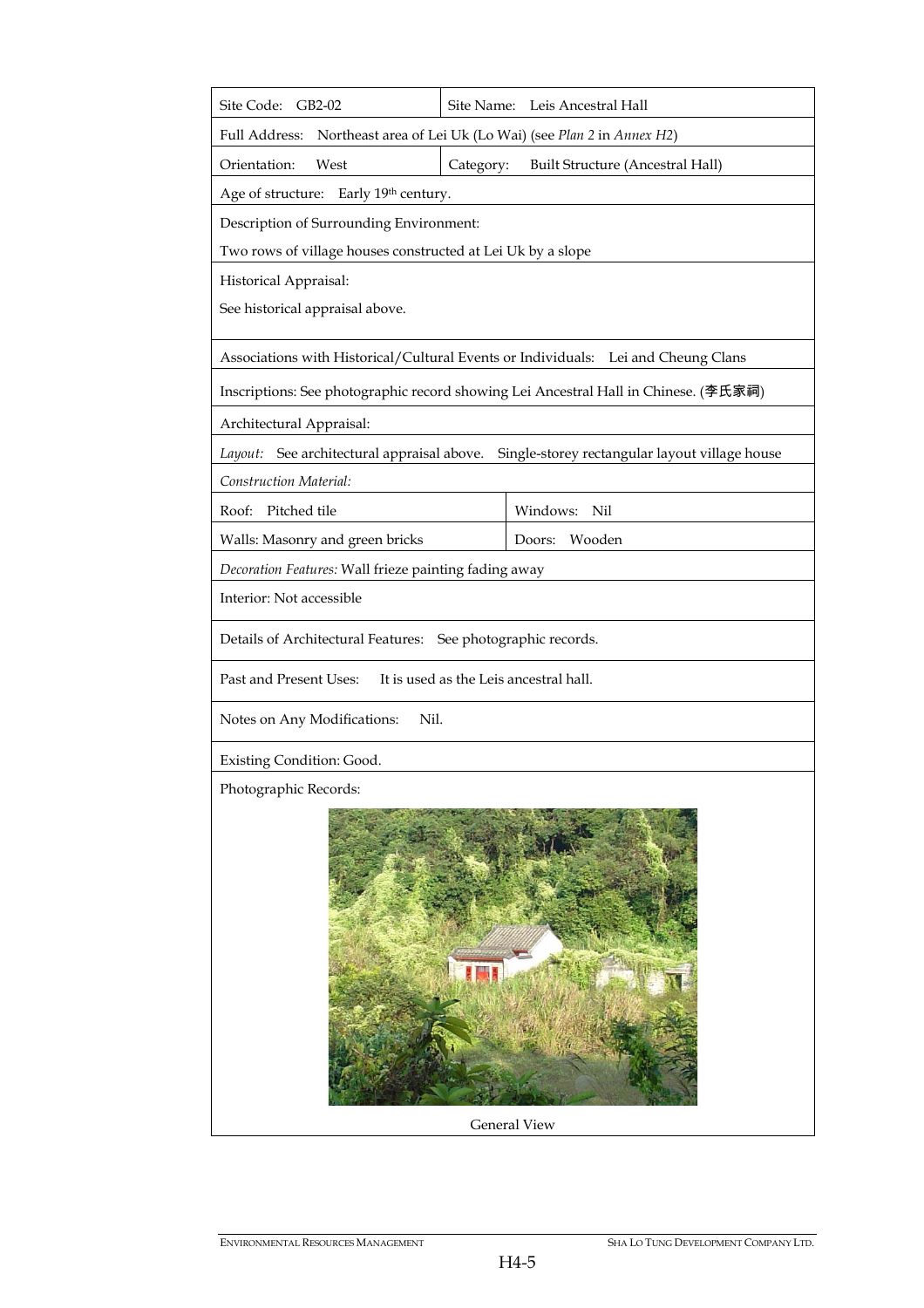

Wall frieze painting fading away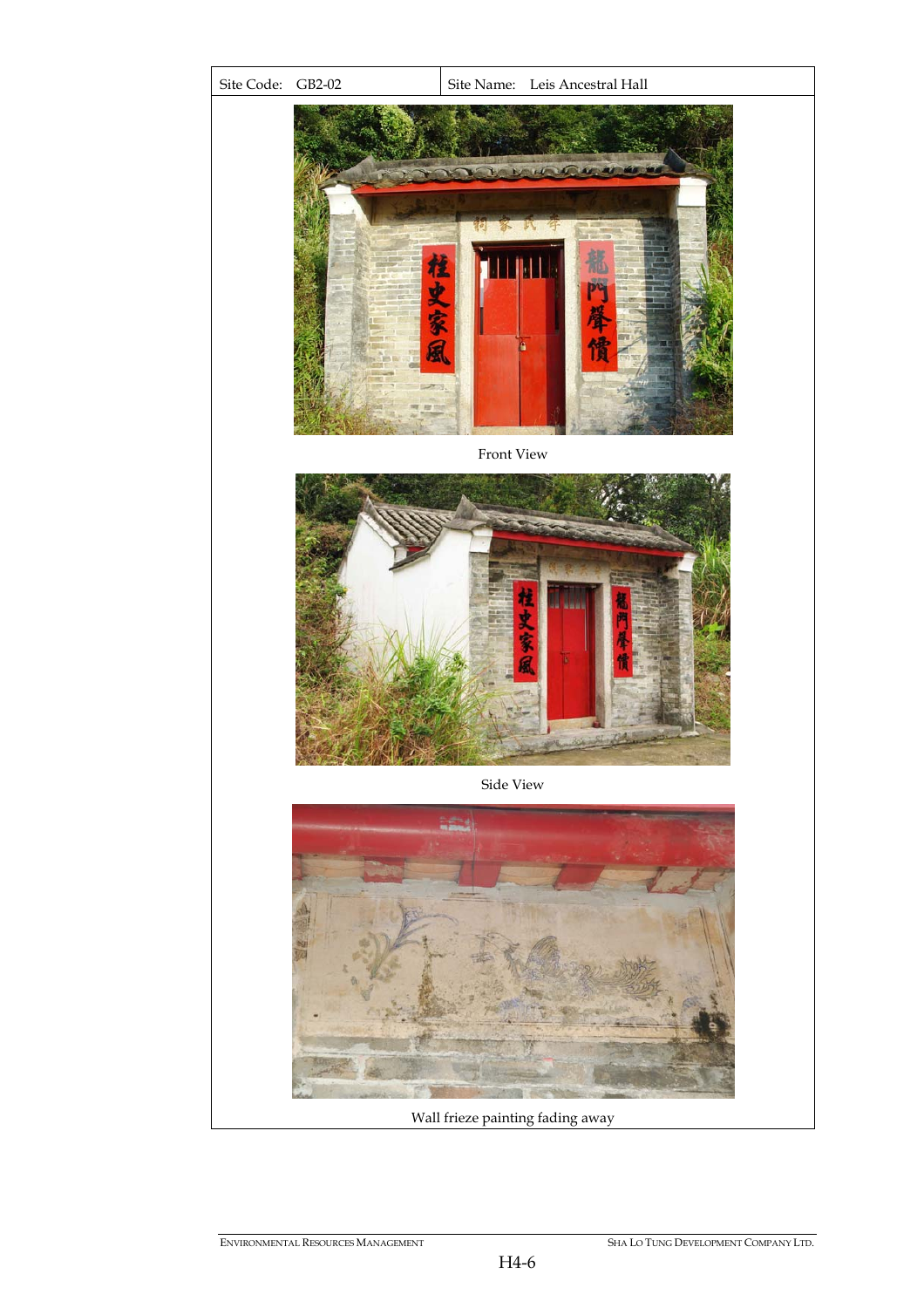| Site Code: GB2-03                                                                                        |           | Site Name: Ruined houses in Lo Wai                                                |  |  |
|----------------------------------------------------------------------------------------------------------|-----------|-----------------------------------------------------------------------------------|--|--|
| Full Address: Northeast area of Lei Uk (Lo Wai) (see Plan 2 in Annex H2)                                 |           |                                                                                   |  |  |
| West<br>Orientation:                                                                                     | Category: | Built Structure (Residential House)                                               |  |  |
| Age of structure: Early 19th century.                                                                    |           |                                                                                   |  |  |
| Description of Surrounding Environment:                                                                  |           |                                                                                   |  |  |
| Two rows of village houses constructed at Lei Uk by a slope.                                             |           |                                                                                   |  |  |
| Historical Appraisal:                                                                                    |           |                                                                                   |  |  |
| See historical appraisal above.                                                                          |           |                                                                                   |  |  |
|                                                                                                          |           | Associations with Historical/Cultural Events or Individuals: Lei and Cheung Clans |  |  |
| Inscriptions: Nil                                                                                        |           |                                                                                   |  |  |
| Architectural Appraisal:                                                                                 |           |                                                                                   |  |  |
| See general architectural appraisal above.  Single-storey rectangular layout village<br>Layout:<br>house |           |                                                                                   |  |  |
| Construction Material:                                                                                   |           |                                                                                   |  |  |
| Roof:<br>Pitched tile                                                                                    |           | Windows: Iron bars fence                                                          |  |  |
| Walls: Masonry and green bricks                                                                          |           | Wooden<br>Doors:                                                                  |  |  |
| Decoration Features: Nil                                                                                 |           |                                                                                   |  |  |
| Interior: Not accessible/abandoned.                                                                      |           |                                                                                   |  |  |
| Details of Architectural Features:<br>See photographic records.                                          |           |                                                                                   |  |  |
| Residential houses left abandoned.<br>Past and Present Uses:                                             |           |                                                                                   |  |  |
| Notes on Any Modifications:<br>Nil.                                                                      |           |                                                                                   |  |  |
| Existing Condition: Unroofed, ruined and mostly covered by vegetation and abandoned.                     |           |                                                                                   |  |  |
| Photographic Records:                                                                                    |           |                                                                                   |  |  |
|                                                                                                          |           |                                                                                   |  |  |
| <b>General View</b>                                                                                      |           |                                                                                   |  |  |